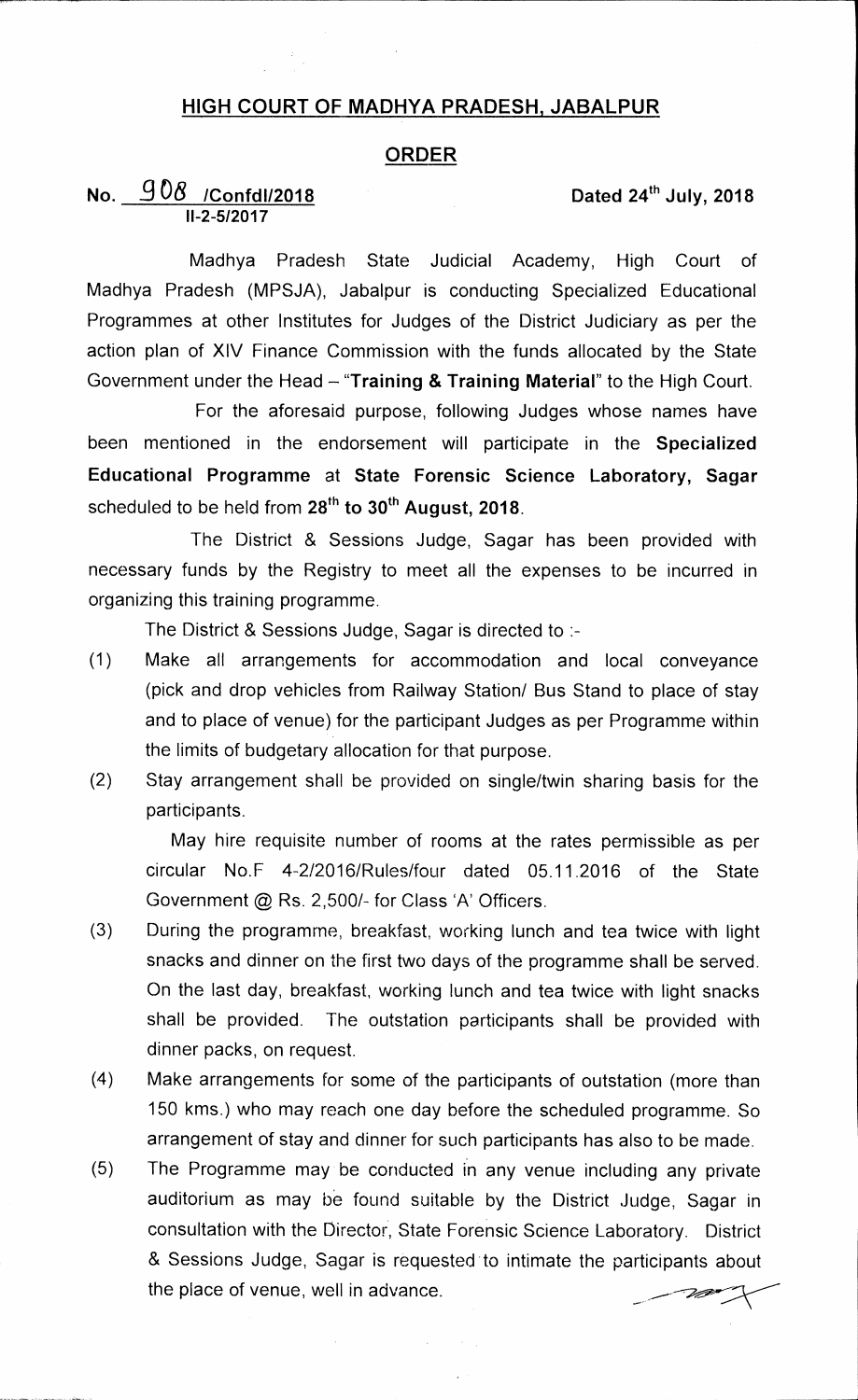- (6) Depute one Judicial Magistrate/District Registrar for over-seeing the arrangements of this programme. Officers whose services are utilized for the purpose of the programmes shall be paid honorarium as per High Court Order dated 26.08.2016.
- (7) To contact the Director, State Forensic Science Laboratory, Sagar for further necessary details. **Tel :- (0) 07582-267707 Fax No. 07582-267791 e-mail :- dir\_fsl@mppolice.gov.in.**
- (8) The District Judge, Sagar shall make all payments within seven days of the programme and forward the details with copies of bills to the Director, MPSJA.
- (9) The participants attending State Forensic Science Laboratory, Sagar shall submit their T.A. bills to the concerned District Judge for reimbursement. The concerned District Judge is authorized to reimburse the T.A. Bills as per the rules out of the funds allocated for the purpose.

### **BY ORDER OF HON'BLE THE CHIEF JUSTICE**

**IA VIND KUMAR S'IAJKLA) "REGISTRAR GENERAL** 

# Endt. No. 909 /Confdl/2018 **Dated 24<sup>th</sup> July, 2018 11-2-5/2017**

Copy forwarded to :-

- 1. Principal Secretary, Government of M.P., Law & Legislative Affairs Department, Vindhyachal Bhawan, Bhopal.  $\overline{2}$ 
	- 1. Shri Iqbal Khan Ghauri, Special Judge SC/ST (P.A) Act, Hoshangabad
	- 2. Shri Sikandar Singh Parmar, IX Additional District Judge, Jabalpur
	- 3. Shri Sheikh Salim, II Additional District Judge, Rajgarh
	- 4. Shri Sandeep Sharma, XXII Additional District Judge, Bhopal
	- 5. Shri Anuj Kumar Mittal, II Additional District Judge, Shahdol
	- 6. Shri Ajay Singh, II Additional District Judge, Morena
	- 7. Smt. Madhuri Rajlaiji, VI Additional District Judge, Katni
	- 8. Shri Jitendra Singh Kushwaha, XX Additional District Judge, Indore
	- 9. Shri Pradeep Kushwah, V AJ To I Additional District Judge, Bhopal
	- 10. Shri Arvind Pratap Singh Chouhan, I Additional District Judge, Mungaoli District Ashoknagar
	- 11. Shri Keshav Mani Singhal, X Additional District Judge, Indore
	- 12. Dr. Smt. Shubhra Singh ,I Additional District Judge, Dhar
	- 13. Shri Anil Kurnar Pathak, VII Additional District Judge, Jabalpur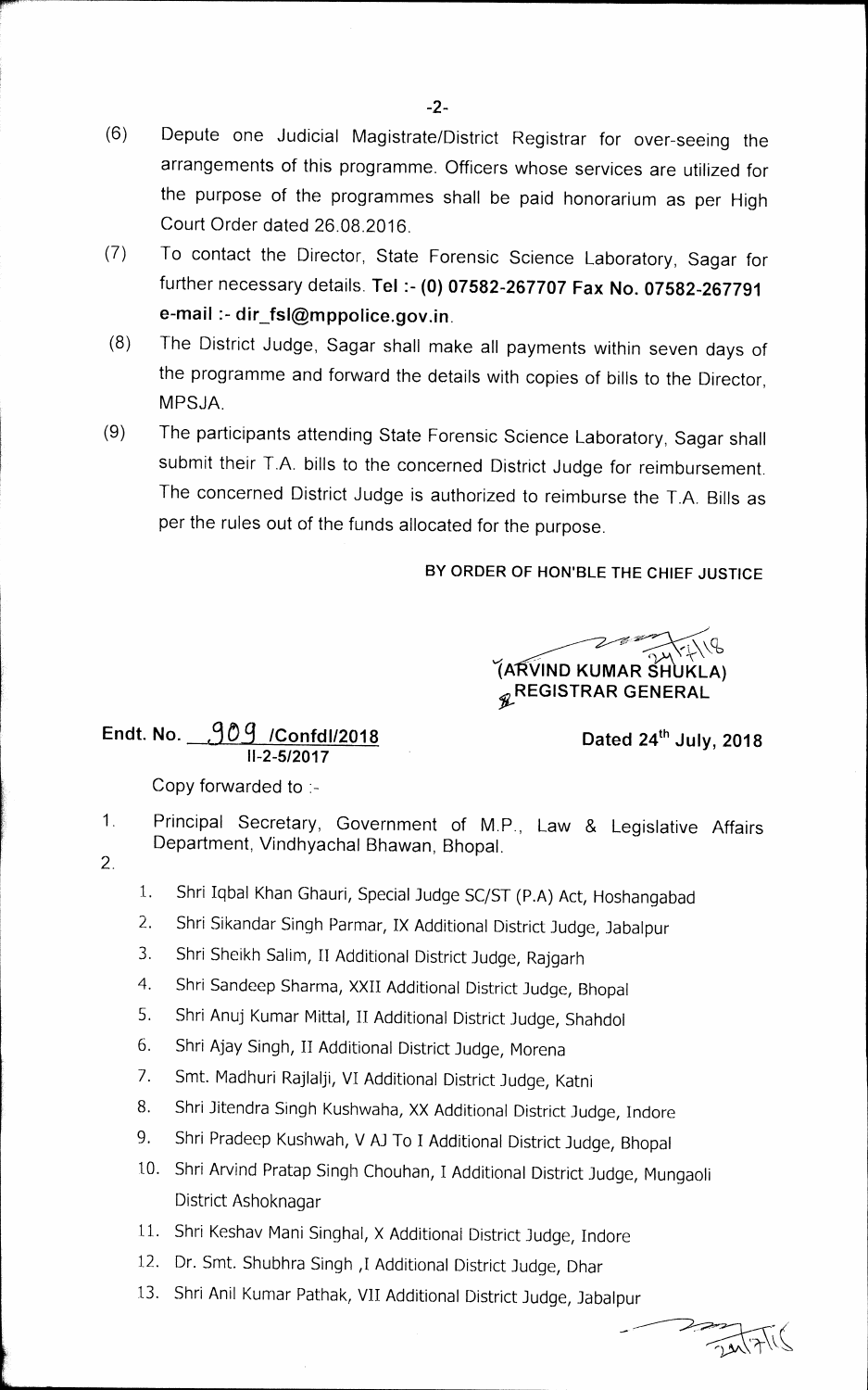- 14. Shri Alok Kumar Mishra, XIX Additional District Judge, Indore
- 15. Smt. Dipika Malviya, IV Additional District judge, Satna
- 16. Shri Rajesh Kumar Agrawal (Jr.), I Additional District Judge, Basoda, District Vidisha
- 17. Shri Sudheer Singh Rathod, III Additional District Judge, Rewa
- 18. Shri Adesh Kumar Malviya, VIII Additional District Judge, Satna
- 19. Shri Rupam Vedi, XXIII Additional District Judge, Indore
- 20. Shri Pradip Rathore, II Additional District Judge, Ashta, District Sehore
- 21. Shri Surendra Singh Gurjar, IV Additional District Judge, Shajapur
- 22. Shri Narsingh Baghel, VI Additional District Judge, Mandsaur
- 23. Smt. Preeti Singh, II Additional District Judge, Itarsi, District Hoshangabad
- 24. Smt. Archana Singh, V Additional District Judge, Gwalior
- 25. Shri Vivek Saxena, VII Additional District Judge, Indore
- 26. Smt. Jyoti Mishra, II Additional District Judge, Bina, District Sagar
- 27. Shri Nitiraj Singh Sisodiya, Additional District Judge, Jawad, District Neemuch
- 28. Shri Arvind Kumar Sharma, I Additional District Judge, Amarpatan, District Satna
- 29. Shri Atul Saxena, Additional District Judge, Bhikangaon, District Mandieshwar
- 30. Shri Varindra Kumar Tiwari, II Additional District Judge, Anuppur
- 31. Shri Akbar Sheikh, I Additional District Judge, Manawar, District Dhar
- 32. Shri Vinod Kumar Sharma, V Additional District Judge, Chhindwara
- 33. Shri Mukesh Nath, II Additional District Judge, Mahidpur, District Ujjain
- 34. Shri Raghvendra Bhardwaj, IV Additional District Judge, Rewa
- 35. Shri Tarun Singh, IV Additional District Judge, Ratlam
- 36. Shri Dharmesh Bhatt, I Additional District Judge, Bijawar, District Chhatarpur
- 37. Shri Sachin Jain, XVII Additional District judge, Gwalior
- 38. Smt. Arti Sharma, I Additional District Judge, Mandleshwar
- 39. Shri Mukesh Rawat, XIV Additional District Judge, Gwalior
- 40. Dr. Sudhanshu Saxena, I Additional District Judge, Rehli, District Sagar

**With a direction to participate in the Specialized Educational**  Programme at State Forensic Science Laboratory, Sagar from 28<sup>th</sup> to 30<sup>th</sup> August, 2018. The participant Judges should report **at 09:30 AM sharp on 28th August, 2018 to the Director, State Forensic Science Laboratory, Sagar.** 

- **3 The participant Judges (except from District Headquarters, Sagar) shall be entitled for Travelling Allowance as per entitlement under the Rules.**
- **4 The participant Judges shall be provided with accommodation at Sagar and for local conveyance, only pick and drop vehicles from Railway Station/ Bus Stand to place of. stay on arrival/departure and to place of venue during training for the participant Judges by the District & Sessions Judge, Sagar.**

 $2141\%$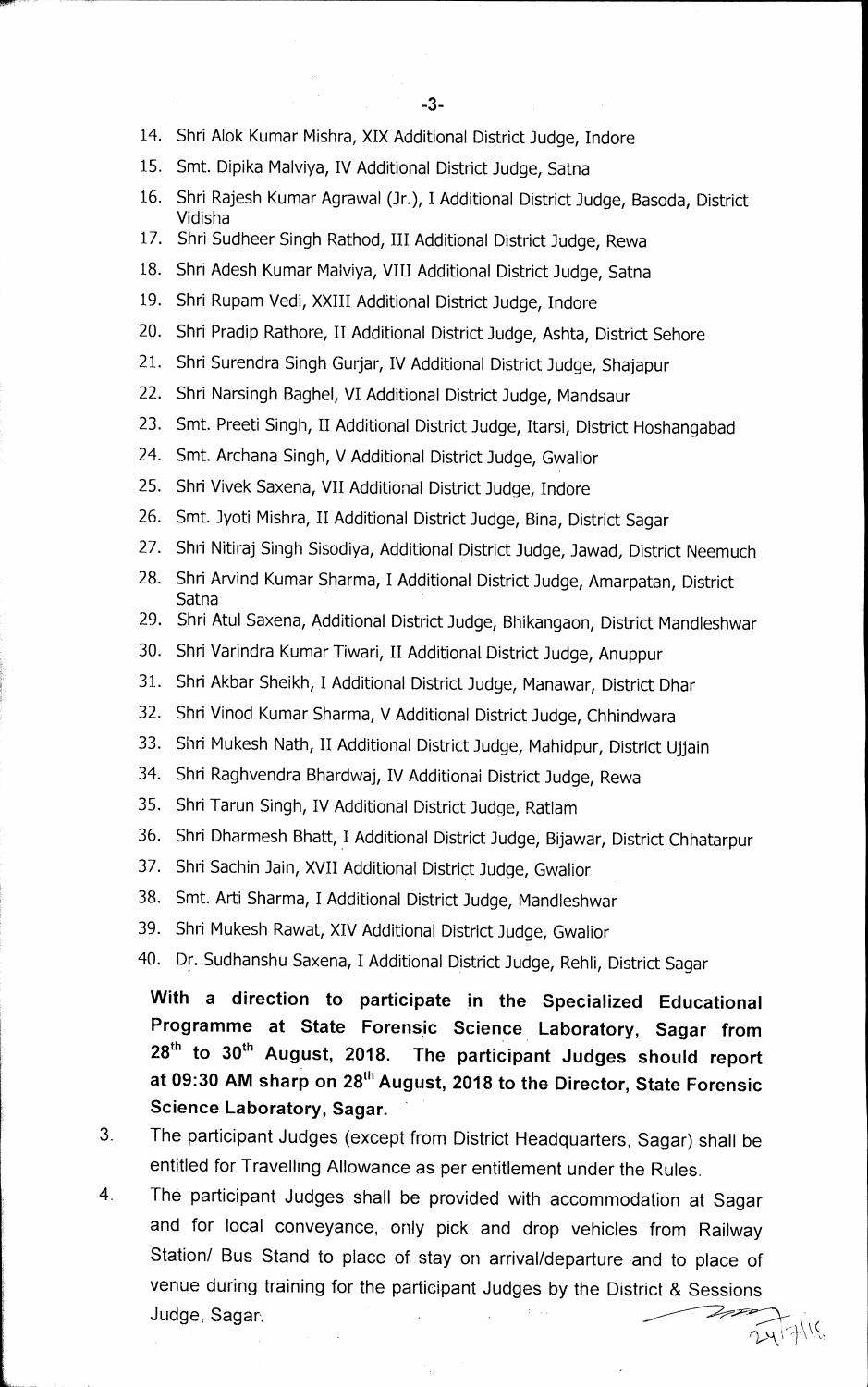- **5. The participants are further directed to contact District & Sessions Judge, Sagar regarding arrangements of stay arid local conveyance.**
- **6 The officers nominated are directed to arrange their Board Diary in such a manner that no case is listed on the dates, on which they are directed to attend this training. If, cases have already been fixed for the said dates, summons should not be issued and if Summons are issued, the parties should be informed about the change in dates.**
- **7. The participant Judges should not seek any adjustment or exemption unless it is a case of** *vis-major.*
- **8 After completing the Training, the participant Judges are requested to intimate the Registry about their participation.**
- **9 The District & Sessions Judge, Jabalpur/ Hoshangabad/ Rajgarh/ Bhopal/ Shahdol/ Morena/ Katni/ Ashoknagar/ Dhar/ Indore/ Vidisha/ Rewa/ Satna/ Sehore/ Shajapur/ Mandsaur/ Gwalior/ Sagar/ Neemuch/ Mandleshwar/ Anuppur/ Chhindwara/ Ujjain/ Ratlam/ Chhatarpur for information.**
- **10. Budgetary allocation of Rs.6,40,000/- will be made to the District & Sessions Judge, Sagar vide a separate order of the High Court to meet the**  expenses of Specialized Educational Programme from 28<sup>th</sup> to 30<sup>th</sup> **August, 2018.**
- **11. Budgetary allocation for reimbursement of TN Fuel expenses of participant judges from the respective districts will be made to the District and Sessions Judge, Jabalpur/ Hoshangabad/ Rajgarh/ Bhopal/ Shahdol/ Morena/ Katni/ Ashoknagar/ Dhar/ Indore/ Vidisha/ Rewa/ Satna/ Sehore/ Shajapur/ Mandsaur/ Gwalior/ Sagar/ Neemuch/ Mandleshwar/ Anuppuri Chhindwara/ Ujjain/ Ratiam/ Chhatarpur, vide a separate order of the High Court.**
- **12. Registrar (1.T), High Court of Madhya Pradesh, Jabalpur, for sending copy of order by e-mail to following Judicial Officers:-** 
	- **1. District Judge (Inspection), High Court Premises, Jabalpur/ District Judge**  (Inspection), J.E.-1, Judges Enclave, Residency Area, Indore-452001/ **District Judge (Inspection), 28/B, Race-course Road, Opposite Maila Ground, Gwalior (M.P.), for information.**
	- 2. Principal Registrar, High Court of M.P., Bench Indore, for information
	- **3. Principal Registrar, High Court of M.P., Bench at Gwalior, New High Court Building, City Centre, Gwalior, for information.**
	- **4. Member Secretary, M.P. State Legal Services Authority, 574, South Civil Lines, Jabalpur, for information.'**